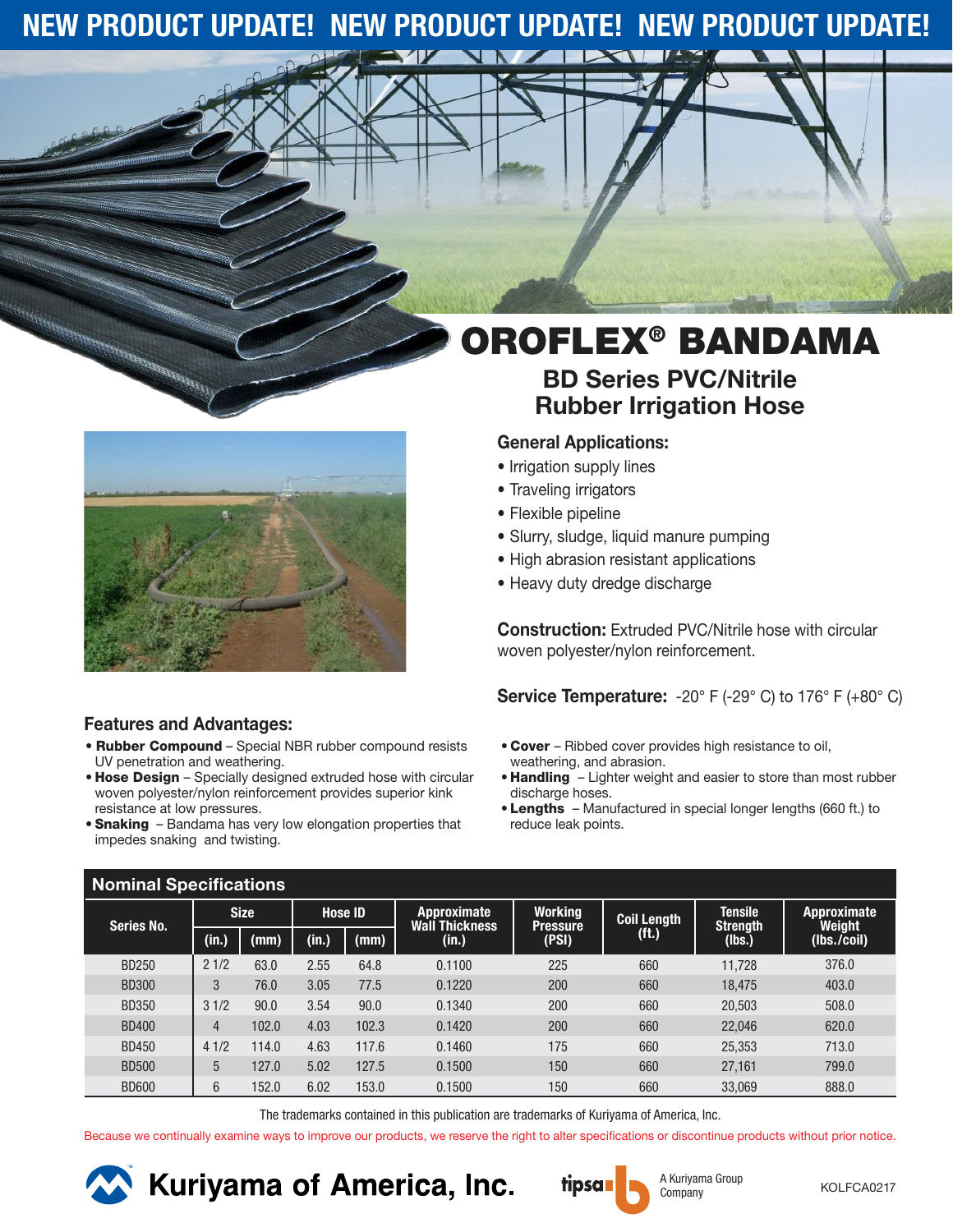## **INFORMATION UPDATE! INFORMATION UPDATE! INFORMATION UPDATE!**

## OROFLEX® 10 (Formerly Gatorflow™) **PVC/Nitrile Rubber Discharge Hose**

### **General Applications:**

- Irrigation
- Agriculture
- Watering
- Dewatering
- Drainage
- Pump discharge
- Floatation booms
- Cable covering
- Industrial washdown
- Limited oil and chemical applications

**Construction:** Black PVC/Nitrile tube and cover; polyester reinforcement provides working pressures equal to or higher than most PVC or rubber discharge hoses.

**Service Temperature:** -20° F (-29° C) to 176° F (+80° C)

• Handling - Lighter, less bulky, stores in less space than

most rubber discharge hoses.

- **Features and Advantages:**
- Unique woven construction Resists kinking, stretching and twisting.
- Ribbed cover Provides high resistance to oil, weathering and abrasion.

#### **Nominal Specifications**

| <b>Nominal Specifications</b>      |                                 |                |       |                |       |                                             |                                   |                    |                       |  |
|------------------------------------|---------------------------------|----------------|-------|----------------|-------|---------------------------------------------|-----------------------------------|--------------------|-----------------------|--|
| <b>Former</b><br><b>Series No.</b> | <b>New</b><br><b>Series No.</b> | <b>Size</b>    |       | <b>Hose ID</b> |       | <b>Approximate</b><br><b>Wall Thickness</b> | <b>Working</b><br><b>Pressure</b> | <b>Coil Length</b> | Approximate<br>Weight |  |
|                                    |                                 | (in.)          | (mm)  | (in.)          | (mm)  | (in.)                                       | (PSI)                             | (ft.)              | (Ibs./coil)           |  |
| GF150                              | OF10-150                        | 11/2           | 38.1  | 1.56           | 39.6  | 0.08                                        | 200                               | 200                | 42.0                  |  |
| GF200                              | OF10-200                        | $\overline{2}$ | 50.8  | 2.08           | 52.8  | 0.08                                        | 200                               | 200                | 60.0                  |  |
| GF250                              | OF10-250                        | 21/2           | 63.5  | 2.59           | 65.8  | 0.08                                        | 175                               | 200                | 82.0                  |  |
| GF300                              | OF10-300                        | 3              | 76.2  | 3.08           | 78.2  | 0.10                                        | 175                               | 200                | 91.0                  |  |
| GF400                              | OF10-400                        | 4              | 101.6 | 4.08           | 103.6 | 0.10                                        | 150                               | 200/50             | 132/33                |  |
| GF500                              | OF10-500                        | 5              | 127.0 | 5.05           | 128.3 | 0.12                                        | 150                               | 200                | 196.5                 |  |
| GF600                              | OF10-600                        | 6              | 153.4 | 6.10           | 155.0 | 0.12                                        | 150                               | 200/100/50         | 232/116/58            |  |
| GF800                              | OF10-800                        | 8              | 204.7 | 8.10           | 205.7 | 0.12                                        | 150                               | 100/50             | 198/99                |  |
| GF1000                             | OF10-1000                       | 10             | 254.0 | 10.00          | 254.0 | 0.14                                        | 115                               | 100/50             | 252/126               |  |
| GF1200                             | OF10-1200                       | 12             | 304.8 | 12.09          | 307.0 | 0.14                                        | 115                               | 100/50             | 336/168               |  |

Because we continually examine ways to improve our products, we reserve the right to alter specifications or discontinue products without prior notice.





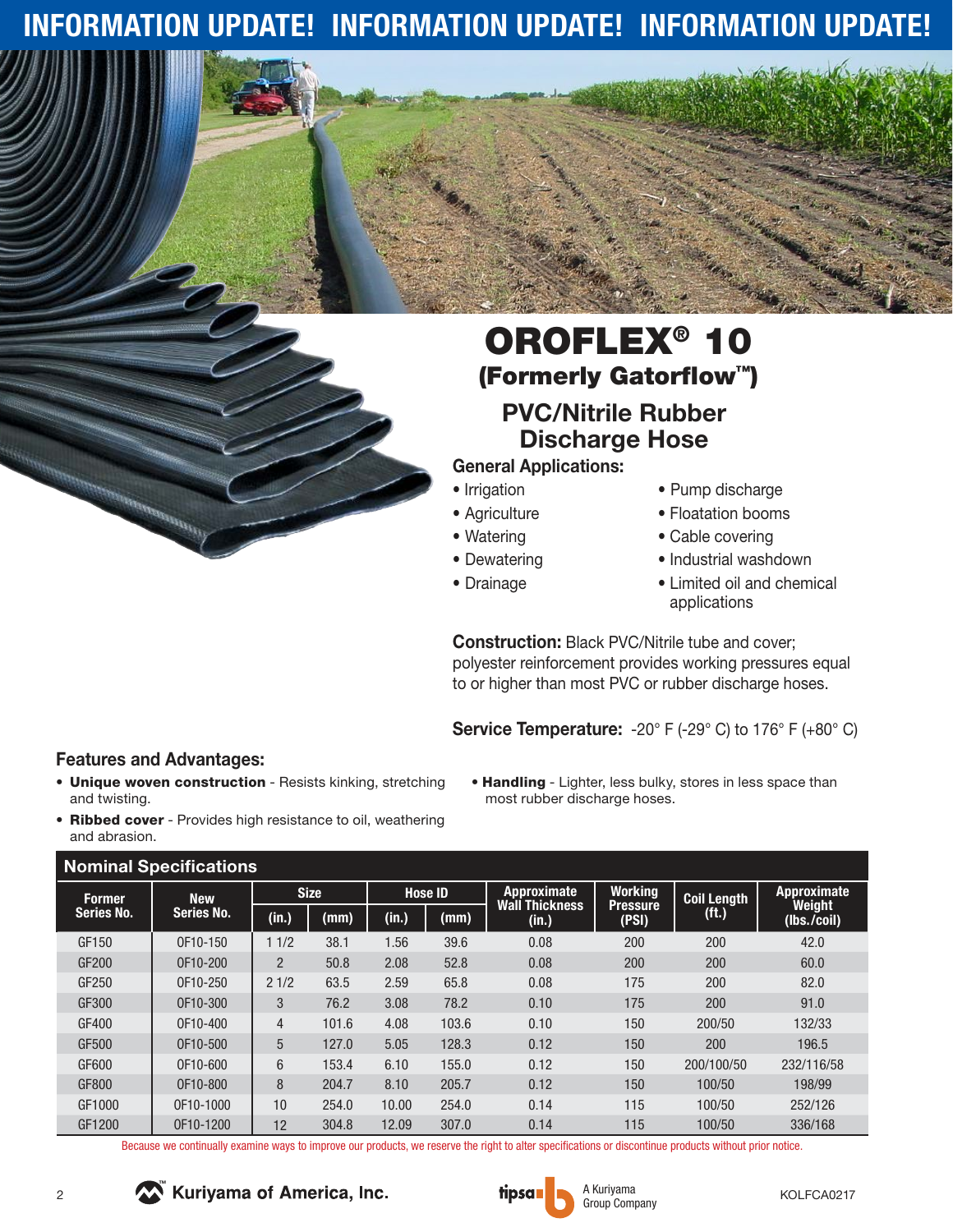## **INFORMATION UPDATE! INFORMATION UPDATE! INFORMATION UPDATE!**

## OROFLEX® 20 Black (Formerly Gatorflow™ Terrain™)

### **PVC/Nitrile Rubber Discharge Hose**

### **General Applications:**

- Liquid Manure, Sludge & Slurry Transfer
- Dewatering
- Contaminated Liquids,
- Frack Solution & Fresh Water Transfer
- Irrigation
- Agriculture
- Watering
- **Hydrocarbons**
- Mining
- Limited Chemical Applications

Fertilizers, Oils,

**Construction:** Black PVC/Nitrile rubber tube and cover; polyester reinforcement provides working pressures equal to or higher than most PVC or rubber hoses.

**Service Temperature:** 20° F (-29° C) to 176° F (+80° C)

### **Features and Advantages:**

- Unique woven construction Resists kinking, stretching and twisting.
- Ribbed cover Provides high resistance to oil, weathering and abrasion.
- Lengths Manufactured in special longer lengths (660 Ft) to reduce leak points.

| <b>Nominal Specifications</b> |                   |             |       |                |      |                               |                            |                    |                       |  |
|-------------------------------|-------------------|-------------|-------|----------------|------|-------------------------------|----------------------------|--------------------|-----------------------|--|
| <b>Former</b>                 | <b>New</b>        | <b>Size</b> |       | <b>Hose ID</b> |      | Approximate<br>Wall Thickness | <b>Working</b><br>Pressure | <b>Coil Length</b> | Approximate<br>Weight |  |
| <b>Series No.</b>             | <b>Series No.</b> | (in.)       | (mm)  | (m,            | (mm) | (in.)                         | (PSI)                      | (ft.)              | (lbs./coil)           |  |
| GFTR600                       | 0F20B-600         | 6           | 152.4 | 6.10           | 155  | 0.18                          | 200                        | 660                | 1082.0                |  |
| GFTR800                       | OF20B-800         | 8           | 203.2 | 8.15           | 207  | 0.18                          | 175                        | 660                | 1551.0                |  |
| GFTR1000                      | 0F20B-1000        | 10          | 254.0 | 10.00          | 254  | 0.16                          | 175                        | 660                | 1775.0                |  |

Because we continually examine ways to improve our products, we reserve the right to alter specifications or discontinue products without prior notice.